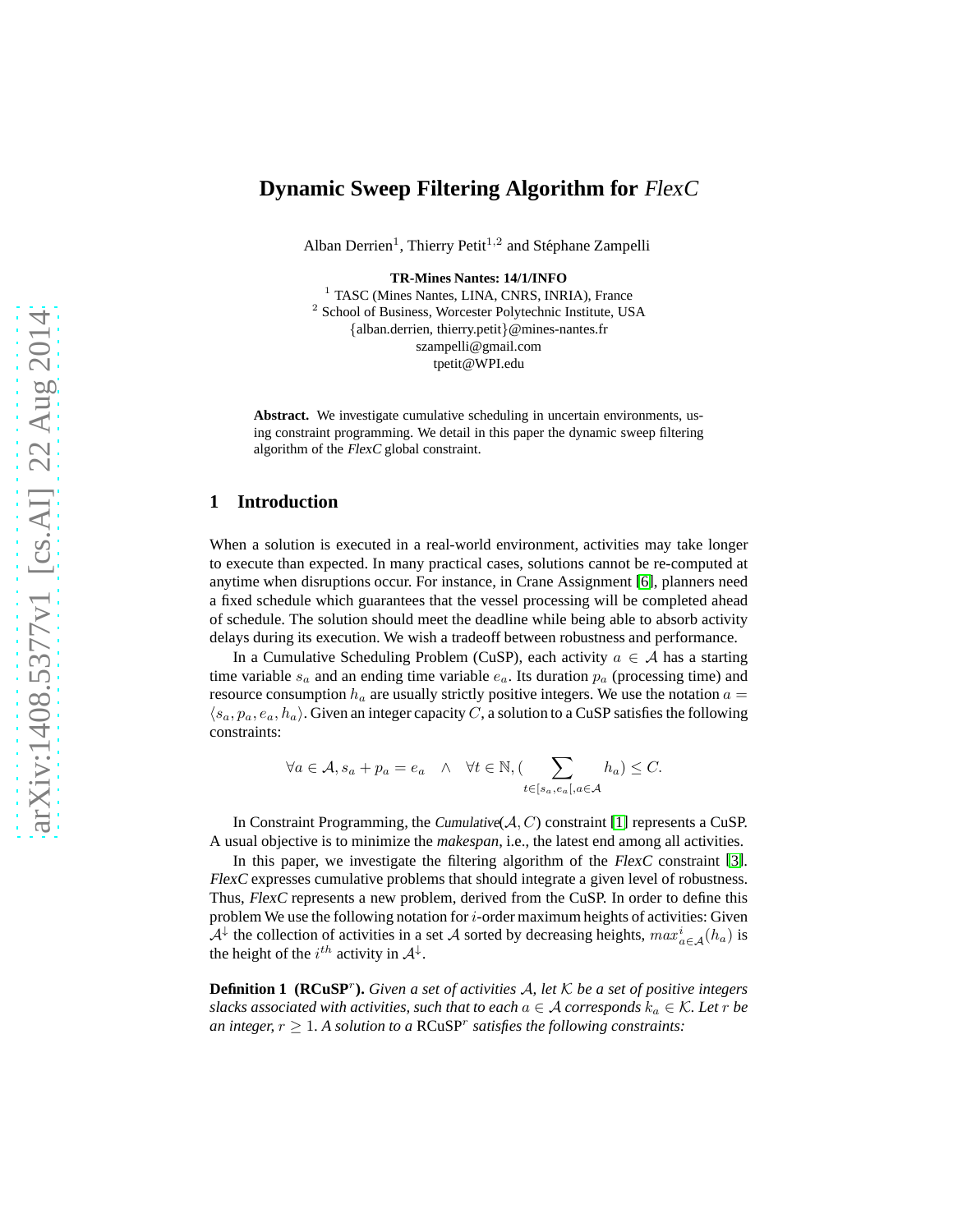$$
\forall a \in \mathcal{A}, s_a + p_a = e_a \quad \land \quad \forall t \in \mathbb{N}, \sum_{\substack{a \in \mathcal{A}, \\ t \in [s_a, e_a[}} h_a + \sum_{i=1}^{i=r} \max_{a \in \{b \in \mathcal{A}, t \in [e_b, e_b + k_b[\}} (h_a) \le C
$$

We focus on the problem RCuSP (RCuSP<sup>r</sup> with  $r = 1$ ). RCuSP is the problem encoded by the constraint  $FlexC(A, C, \mathcal{K})$ .

#### **2 Dynamic Sweep for** FlexC

This section presents a Time-Table filtering algorithm for FlexC, stem from the Dynamic Sweep algorithm for CuSP [\[5\]](#page-8-2). This algorithm prunes starting time variables and ending time variables of activities. It reduces the bounds of domains and does not directly depends on the time unit. Given a variable x,  $\underline{x}$  (resp.  $\overline{x}$ ) denotes the minimum value (resp. the maximum value) in its domain.

#### **2.1 Failure and Fix-Point Conditions**

In this section we recall the conditions that are exploited by the algorithm. Proofs and explanations can be found in [\[3\]](#page-8-1).

**Definition 2** (*K*-compulsory part [\[3\]](#page-8-1)). Let  $a \in A$  be an activity and  $k_a \in K$ . The *K*-compulsory part *of a*, denoted  $KCP_a$ , is the interval  $[\max(\overline{s_a}, \underline{e_a}), \underline{e_a} + k_a]$ .

The Time-Table failure condition of  $FlexC$  integrates in the profile, at any time  $t$ , the maximum height among activities having a  $K$ -compulsory part intersecting  $t$ .

#### **Proposition 1 (Time-Table failure check for** FlexC **[\[3\]](#page-8-1)).**

*If* ∃*t*∈N,  $(\sum_{a \in A, t \in [\overline{s_a}, e_a[} h_a) + (\max_{a \in A, t \in KCP_a} h_a) > C$  *then* FlexC(A, C, K) fails.

**Definition 3.** *Given a scheduling constraint, a propagator is* Time-Table *if*  $\forall a \in A$ , *fixing*  $s_a$  *at time*  $s_a$  *(respectively,*  $e_a$  *at time*  $\overline{e_a}$ *)* does not lead to a contradiction if we *apply the Time-Table Failure check of the constraint.*

The following property holds when Letort et al.'s *sweep min* algorithm reaches its fixpoint (Property 1 in [\[5\]](#page-8-2)) on lower-bounds of start variables.

*Property 1 (Cumulative (lower bounds)* [\[5\]](#page-8-2)). Given Cumulative( $A, C$ ), the time-table propagator ensures that  $\forall b \in \mathcal{A}$ :

<span id="page-1-1"></span>
$$
\forall t \in [\underline{s_b}, \underline{e_b}], h_b + \sum_{a \in \mathcal{A} \backslash \{b\}, t \in [\overline{s_a}, \underline{e_a}]} h_a \le C
$$

<span id="page-1-0"></span>The complete Time-Table fixpoint conditions for FlexCare the following. Any activity which would lead to a Time-Table fail if fixed at its earliest (resp. latest) date violates one of the conditions, and reciprocally.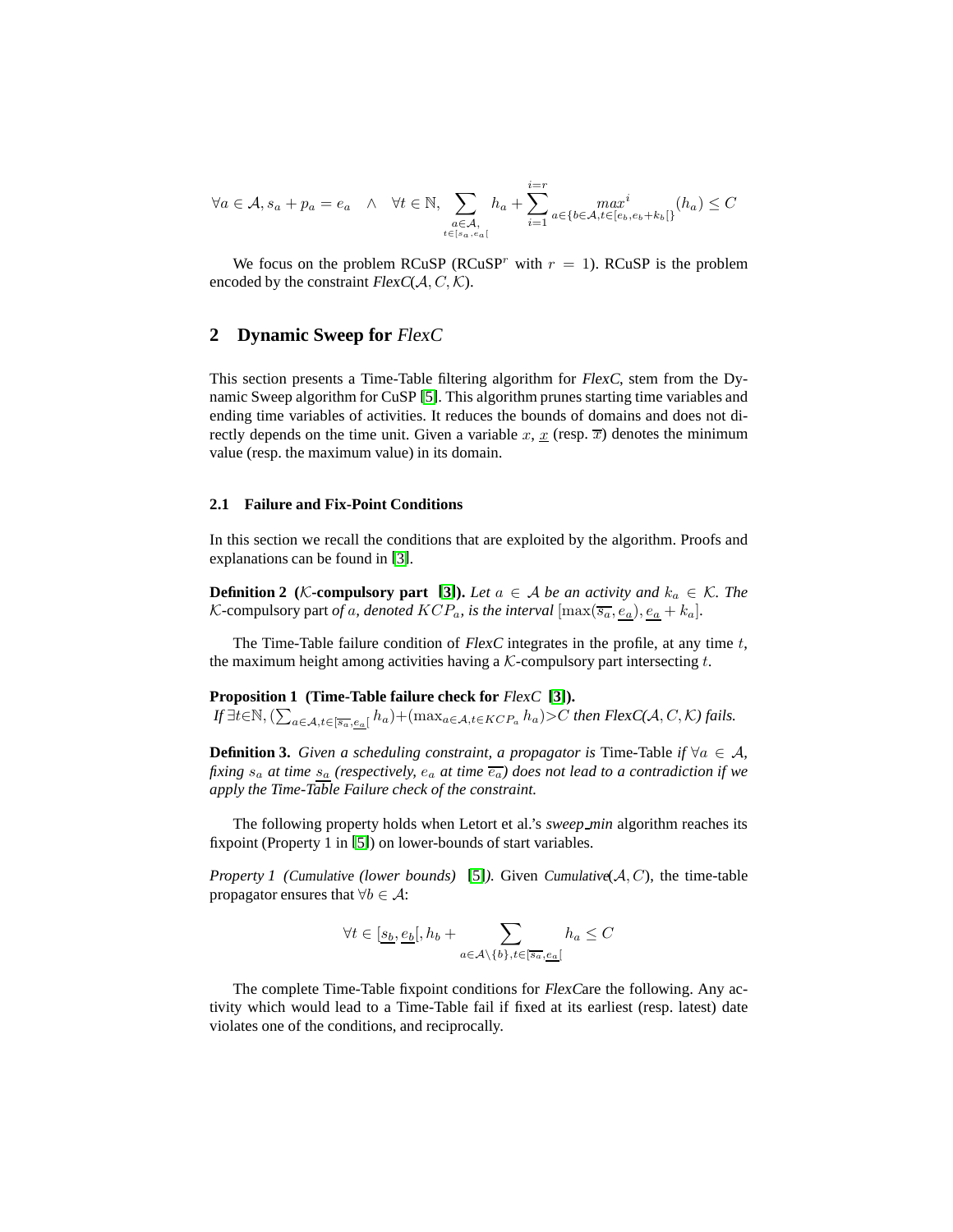*Property 2 (*FlexC *(lower bounds)* [\[3\]](#page-8-1)*).* Given FlexC(A, C, K), the propagator should ensure  $\forall b \in \mathcal{A}$ :

$$
\forall t \in [\underline{s_b, e_b}, (h_b + \sum_{\substack{a \in A \setminus \{b\}, \\ t \in [\overline{s_a}, \underline{e_a}]} \atop t \in \overline{s_a}, \underline{e_a}]} h_a) + (\max_{\substack{a \in A, \\ t \in KCP_a}} h_a) \leq C \quad (1)
$$
  

$$
\land \forall t \in [\underline{e_b, e_b} + k_b], (\sum_{\substack{a \in A, \\ t \in [\overline{s_a}, \underline{e_a}]} \atop t \in [\overline{s_a}, \underline{e_a}]} h_a) + h_b \leq C \quad (2)
$$

*Property 3 (*FlexC *(upper bounds)* [\[3\]](#page-8-1)*).* Given FlexC(A, C, K), the propagator should ensure the same conditions as Property [2](#page-1-0) with intervals  $\overline{s_b}, \overline{e_b}$  (condition (1)) and  $\left[\overline{e_b}, \overline{e_b} + k_b\right]$  (condition (2)).

#### **2.2 Filtering Algorithm**

This section details the modifications that are required to adapt Letort et al. algorithm for Cumulative [\[5\]](#page-8-2) to the case of FlexC. This algorithm is in two steps: Filtering of lower bounds of starting time variables (Sweep\_min) and upper bounds of ending-time variables (Sweep\_max).

**Background: Sweep-min for Cumulative** The principle is to move a sweep line from the earliest starting time to the end of the schedule. Two consecutive steps correspond to two consecutive changes in the profile of compulsory parts. The data exploited at the current position  $\delta$  of the sweep line is the height of the profile  $ph_{\delta}$ . At  $\delta$ , the algorithm uses events<sup>[1](#page-2-0)</sup> stored in a queue  $\mathcal Q$ . The event types are:  $SCP$  (start of a compulsory part, at date  $\overline{s_a}$ ),  $ECP$  (end of a compulsory part, at date  $e_a$ ), and PR, which indicates that an activity is candidate for filtering, stored in a data structure  $h_{check}$ .

*Static version.* In the static Sweep\_min algorithm, all events are computed from scratch and added to  $\mathcal{Q}$  before the sweep, by a generate Events procedure. They are progressively removed from Q and treated, while the sweep line moves from the earliest event to the latest one (on the right) in a sweepMin procedure. All events at date  $\delta$  are processed to compute the profile height  $ph_{\delta}$ , which is constant up to the next event date  $\delta'$ . From Property [1,](#page-1-1) an activity  $a \in h_{check}$  is pruned if scheduling that one at its earliest date  $s_a$  leads to  $h_a + ph_\delta > C$ . In this case,  $s_a$  is adjusted to  $\delta'$ . The whole process generateEvents + sweepMin is repeated while at least one adjustment has been performed.

*Dynamic version.* We describe the version of Letort's PhD disseration [\[4\]](#page-8-3). The idea is that it is possible to update compulsory parts on the fly, without creating any compulsory part before (on the left of) the current position  $\delta$ . The events queue  $Q$  is thus dynamic. Given an activity  $a$ , as the technique only adjusts lower bounds of variables,  $\overline{s_a}$  does not change. Therefore, *SCP* events are generated for all activities in the gen-Event\_min procedure, even if they do not have initially a compulsory part. In our implementation, we state definitively the existence of a compulsory part for an activity  $a$ when the *SCP* event is handled:

<span id="page-2-1"></span><span id="page-2-0"></span><sup>&</sup>lt;sup>1</sup> A triplet <type  $\in \{SCP, ECB, PR\}$ , activity, date>.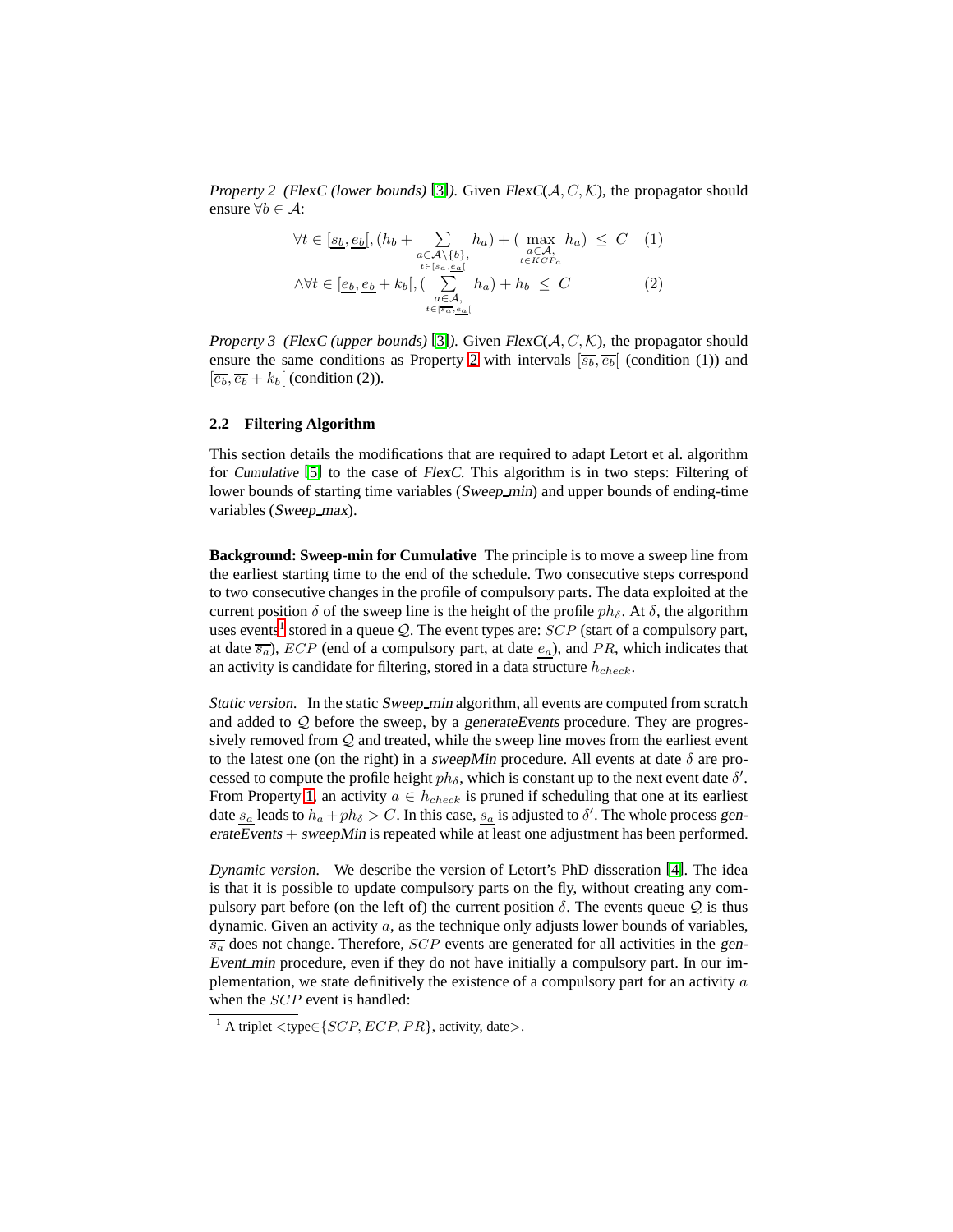**Proposition 2.** In the processEvent min procedure, at time  $\overline{s_a}$  all the decisions with *respect to activity* a *can be taken.*

When a  $SCP$  event is handled at date  $\delta$ , if the activity a has a compulsory part, then the corresponding ECP event is dynamically created and the height of the activity is added to  $ph_{\delta}$ . The pruning rule is the same as in the static version. <sup>[2](#page-3-0)</sup> This algorithm is able to reach its fix point in a single step. The general scheme is described in Algorithm [1.](#page-3-1)

<span id="page-3-1"></span>**<sup>1</sup>** genEvent min(); **<sup>2</sup> while** Q *is not empty* **do** 3 processEvent\_min(); **<sup>4</sup>** filter min(); **Algorithm 1:** Sweep\_min().

**Modified Sweep\_min for** FlexC. We integrate into the reasoning  $K$ -compulsory parts. To reach the fix point in a single step, we must not create a  $K$ -compulsory part before (on the left of) the sweep line. If we violate this rule, some data previously computed should not remain valid at the current position  $\delta$  of the sweep line. The K-compulsory part of an activity  $a$  is  $[\max(\overline{s_a},e_a),e_a+k_a]$ . From Proposition [2,](#page-2-1) at time  $\overline{s_a}$  this interval is known. Since this interval is after  $\overline{s_a}$ , no K-compulsory part is created on the left of the sweep line.

In the following,  $\mathcal L$  denotes a heap of activities for which  $\delta$  is in the K-compulsory part, ordered by decreasing heights. Adding a new element is usual. Conversely, removing is done lazily when we get the head (an activity with the maximum height). We first describe the corresponding function,  $\max(\mathcal{L})$ .

 **if** L*.isEmpty()* **then return** 0;  $\textit{peeka} \leftarrow \mathcal{L}.\textit{peek}();$  **while**  $\delta \leq \frac{1}{s_{peeka}} \vee \delta \leq \frac{e_{peeka}}{s_{peeka}}$  **do**  L.removePeek(); **if** L*.isEmpty()* **then return** 0;  $\qquad$  peeka  $\leftarrow \mathcal{L}.\text{peak}()$ ; **return** hpeeka ;

**Algorithm 2:** max $(\mathcal{L})$ : Integer

We use a new class of events,  $EKCP$ , which indicates the end of a  $K$ -compulsory part.

<span id="page-3-0"></span><sup>&</sup>lt;sup>2</sup> In [\[5;](#page-8-2) [4\]](#page-8-3) candidates for pruning are separated in two sets ( $h_{check}$  and  $h_{conflict}$ ). In the new version of Letort's PhD dissertation, this separation is actually not mandatory but optimizes the code. To simplify the presentation, we use only one set.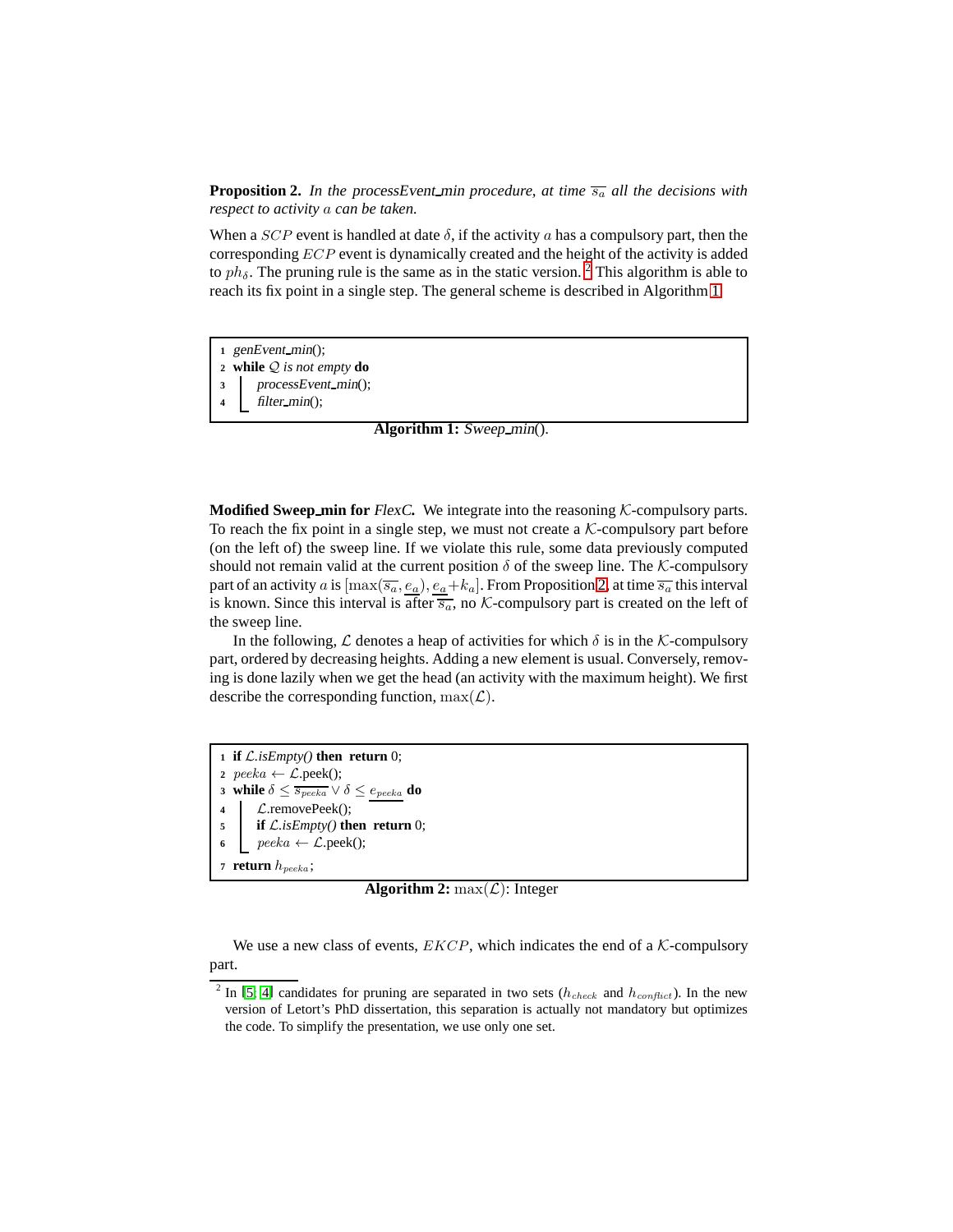(1) genEvent min *procedure.*

From the set of activities A, it generates  $SCP$  events at time  $\overline{s_a}$  and PR events, at time  $s_a$ , for activities which are candidate for pruning.

**<sup>1</sup> foreach** a ∈ {A} **do**  $2 \left[ \mathcal{Q} \leftarrow \mathcal{Q} \cup \{\leq SCP, a, \overline{s_a} \right\};$ **3 if**  $s_a \neq \overline{s_a}$  **then**  $\mathcal{Q} \leftarrow \mathcal{Q} \cup \{\langle PR, a, \underline{s_a} \rangle\};$ 

```
Algorithm 3: genEvent_min()
```
(2) *Handling the start of a K-compulsory part,*  $max(\overline{s_a}, \underline{e_a})$ *.* 

If activity  $\alpha$  has a compulsory part, its K-compulsory part starts at the end of this compulsory part  $e_a$ . Therefore, when the  $ECP$  event of activity a is handled, we add a in  $\mathcal L$  and we add a new event  $EKCP$  in  $\mathcal Q$  at date  $\underline{e_a} + k_a$ .

Otherwise, a may have a K-compulsory part, if  $\underline{e_a} + k_a > \overline{s_a}$ . This situation is detected when the *SCP* event of a is handled (at time  $\overline{s_a}$ ). In this case, this compulsory part starts at  $\delta$  and we add a in  $\mathcal{L}$ . We add a new event  $EKCP$  in  $\mathcal{Q}$  at date  $\underline{e_a} + k_a$ .

(3) *Handling the end of a K-compulsory part*,  $\underline{e_a} + k_a$ .

Nothing to do as removing activity  $\alpha$  from  $\mathcal L$  is done lazily.

```
1 (\delta, \xi) \leftarrow extract and record in a set \xi all events in \mathcal Q related to the minimal date \delta2 foreach events of type \langle SCP, a, \overline{s_a} \rangle in \xi do
 3 if \delta < \underline{e_a} then
  4 ph_{\delta} \neq h_a;5 \qquad \qquad \mathcal{Q} \leftarrow \mathcal{Q} \cup \{\langle ECP, a, e_a \rangle\};6 else if \delta < e_a + k_a then
  7 \downarrow \mathcal{L} \leftarrow \mathcal{L} \cup \{a\};8 \downarrow \downarrow \varphi \leftarrow \varphi \cup \{\langle EKCP, a, e_a + k_a \rangle\};9 foreach events of type \lt ECP, a, \underline{e_a} > in \xi do
10 ph_{\delta} \equiv -h_a;\begin{array}{c|c} \hline \textbf{11} & \textbf{12} \leftarrow \mathcal{L} \cup \{a\}; \hline \end{array}\mathcal{Q} \leftarrow \mathcal{Q} \cup \{\langle EKCP, a, \underline{e_a} + k_a \rangle\};13 foreach events of type \langle PR, a, \underline{s_a} \rangle in \xi do h_{check} \leftarrow h_{check} \cup \{a\};
```
### **Algorithm 4:** processEvent\_min()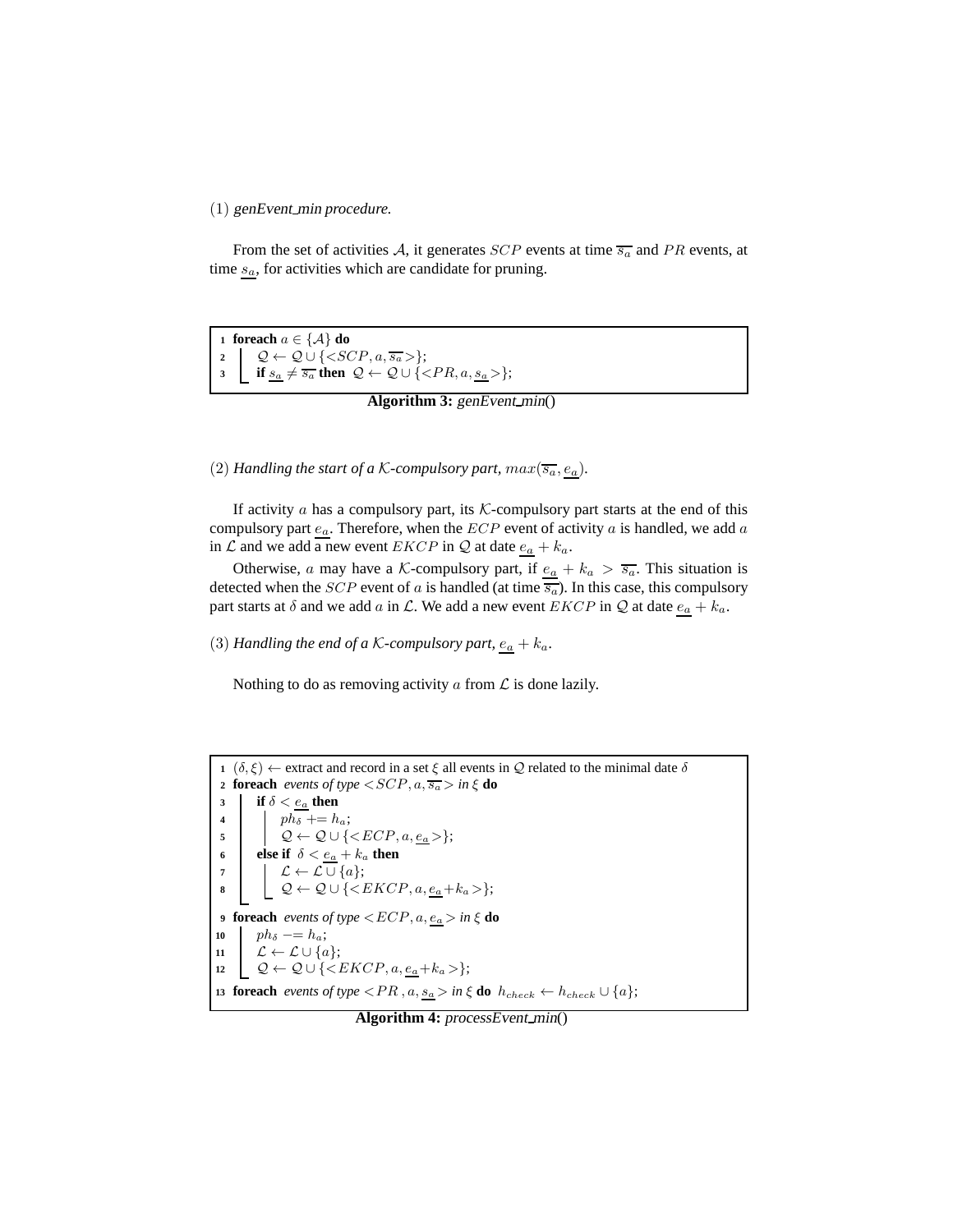(4) *Fitering.*

 **foreach**  $a$  *in*  $h_{check}$  **do if**  $e_a + k_a = \delta$  **then**  $h_{check} \leftarrow h_{check} \setminus \{a\};$ **<sup>3</sup> else if**  $(e_a \leq \delta) \wedge (ph_\delta + h_a > C)$  **then**  $s_a \leftarrow \delta'$ ; **if**  $(\overline{\delta'} \leq e_a) \wedge (ph_\delta + h_a + \max(\mathcal{L}) > C)$  then  $s_a \leftarrow \delta'$ ;

**Algorithm 5:** filter\_min()

*Time complexity.* Recall we use a heap as a data structure  $\mathcal{L}$ , from which activities are added and removed only once per sweep. Getting the head can be done in constant time. The filtering procedure has the same time complexity as in the case of Cumulative. Therefore, Sweep\_min for FlexC is in  $O(n^2)$  time, as for Cumulative [\[4,](#page-8-3) p. 55].

**Modified Sweep max for** FlexC**.** Conversely to the case of Cumulative, the filtering of FlexC is not symmetrical. We present the solution we have designed to obtain a dynamic filtering of upper bounds regarding ending time variables. Sweep\_max sweeps from the right to the left.

(1) genEvent max *procedure.*

From A, it generates EKCP events at time  $e_a+k_a$ , ECP events at time  $e_a$  and PR events, at time  $\overline{e_a} + k_a$ , for activities which are candidate for pruning.

 **foreach** a ∈ {A} **do**  $\downarrow$   $\mathcal{Q} \leftarrow \mathcal{Q} \cup \{\langle EKCP, a, \underline{e_a} + k_a \rangle\};$  $\mathcal{Q} \leftarrow \mathcal{Q} \cup \{\langle ECP, a, \underline{e_a} \rangle\};$ **if**  $s_a \neq \overline{s_a}$  **then**  $\mathcal{Q} \leftarrow \mathcal{Q} \cup \{\langle PR, a, \overline{e_a} + k_a \rangle\};$ 

**Algorithm 6:** genEvent\_max()

(2) *Handling the end of a K-compulsory part,*  $e_a + k_a$ .

When at position  $\delta$  processEvent max manages an  $EKCP$  event, it is necessary to verify whether a  $K$ -compulsory part exists for the corresponding activity  $a$ , or not.

If  $\overline{s_a} \geq \delta$  a valid support for  $\overline{e_a}$  has been found, and this activity does not have a  $K$ -compulsory part. Nothing has to be done.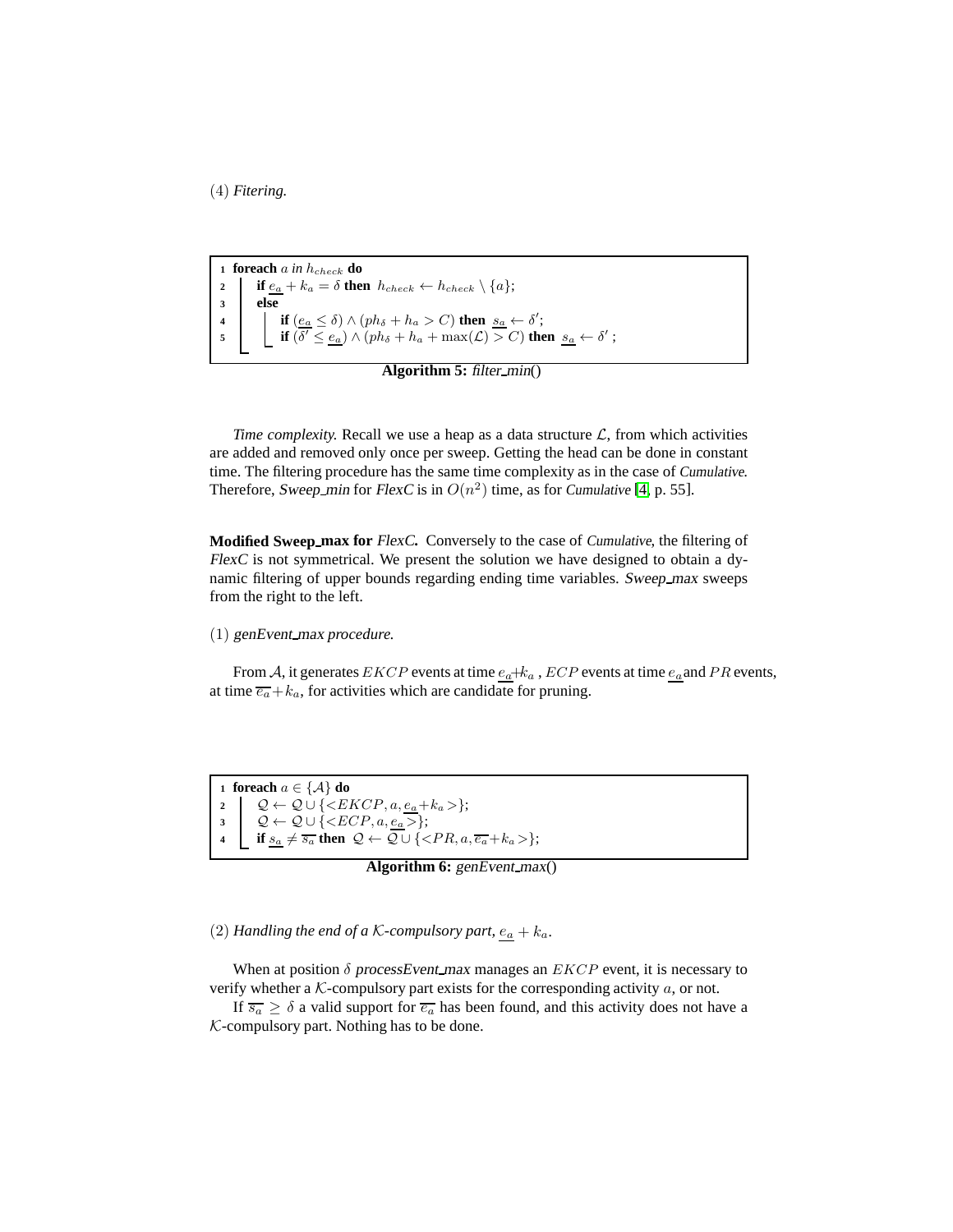Otherwise, it exists a K-compulsory part starting at  $t = \max(\overline{s_a}, e_a)$ . We create a new event  $SKCP$  at this date t and we add a to  $\mathcal{L}$ .

(3) *Handling the start of a K-compulsory part,*  $max(\overline{s_a}, e_a)$ *.* 

When the processEvent max procedure manages a  $SKCP$  event, we verify that no filtering has been made on the activity  $\alpha$  since this event was created.

If a was filtered, it is necessary to create a new *SKCP* event for a at  $t = \max(\overline{s_a}, e_a)$ .



**Algorithm 7:** processEvent\_max()

#### (4) *Filtering.*

Compared with Sweep min, an important difference is that, for an activity  $a$ , when the current interval is in the K-compulsory part of a then a must not be taken into account in its own pruning condition. To express this regret mechanism, we use a function  $\max_{a}(\mathcal{L})$ , which returns the height of either the activity with maximum height if it is not a, or the second maximum otherwise.<sup>[3](#page-6-0)</sup>

*Time complexity.* Conversely to Sweep\_min, SKCP events in Sweep\_max can be created several times for a given activity  $a$ . However, the maximum number of generations is bounded by a value  $X \leq k_a$ . Therefore, Sweep max for FlexC deals with  $O(n \times \max_{a \in \mathcal{A}} (k_a))$  events. Its time complexity is  $O(n^2 \times \max_{a \in \mathcal{A}} (k_a)))$ .

<span id="page-6-0"></span><sup>&</sup>lt;sup>3</sup> As  $max(\mathcal{L})$ , the second activity must also be checked and removed if needed.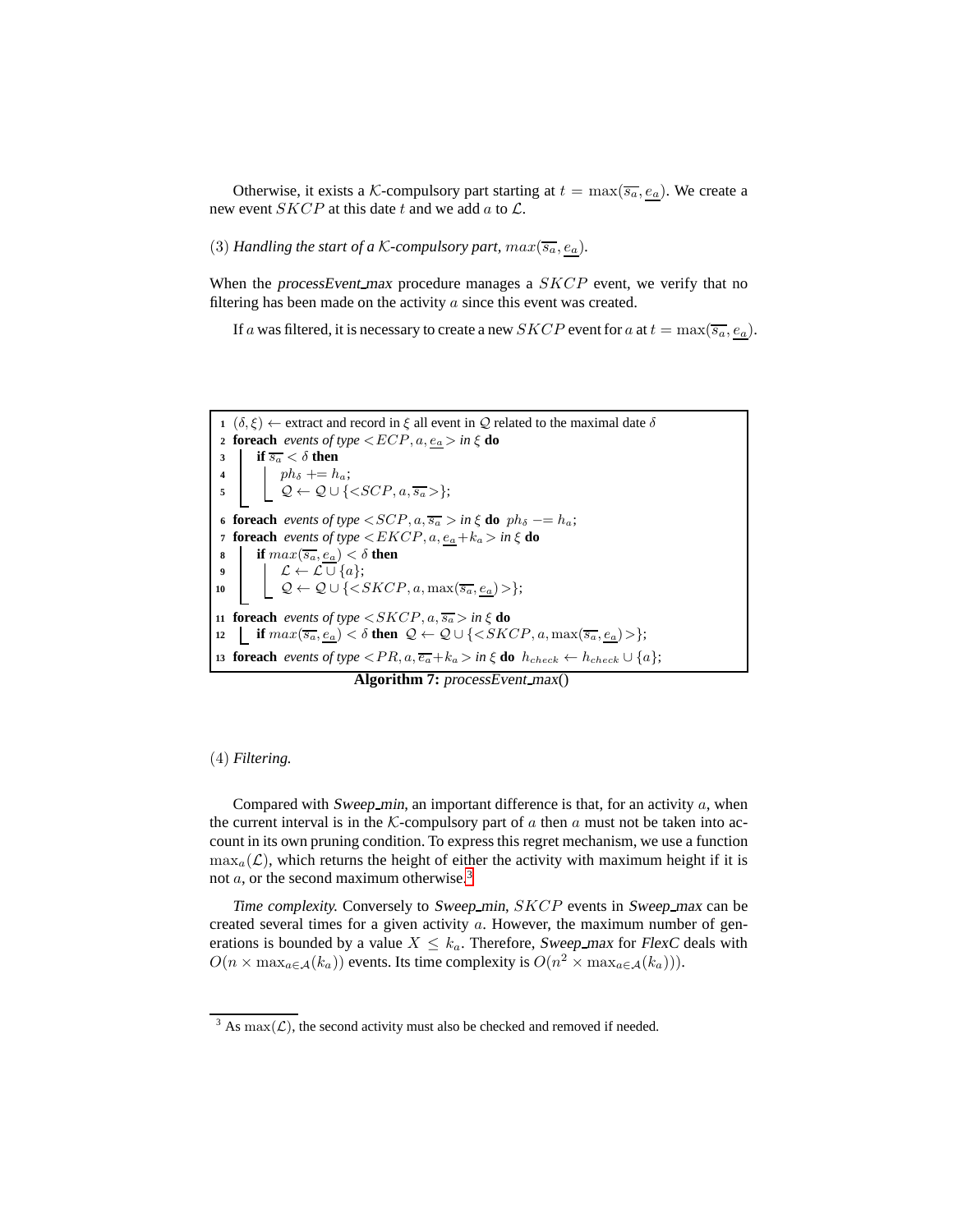**foreach** a *in* hcheck **do if**  $\delta = \overline{s_a}$  **then**  $h_{check} \leftarrow h_{check} \setminus \{a\};$ **<sup>3</sup> else if**  $\overline{(e_a} \leq \delta') \wedge (ph_\delta + h_a > C)$  **then**  $\overline{e_a} \leftarrow \delta' - k_a$ ; **if**  $(\delta \leq \overline{e_a}) \wedge (ph_\delta + h_a + \max_a(\mathcal{L}) > C)$  then  $\overline{e_a} \leftarrow \delta'$ ;

**Algorithm 8:** filter\_max()

# **3 Experiments**

As some differences exist with Sweep for Cumulative (no symmetrical algorithms, new events are added), we experimented the limits of our algorithm with respect to problem size. We used Choco [\[2\]](#page-8-4) with OSX 10.8.5, a 2.9 Ghz Intel i7 and 8GB of RAM.



<span id="page-7-0"></span>**Fig. 1.** Scaling of Dynamic Sweep for FlexC.

Following experiments provided in [\[4\]](#page-8-3), we generated large (simple) random instances with  $p_a$  from 5 to 10,  $h_a$  from 1 to 5,  $C = 30$ . Values in K are not null, with an average equal to 4. Similar results are obtained with fixed  $k_a$ . Figure [1](#page-7-0) shows that our filtering algorithm scales on problems up 12800 activities for a first solution. The decomposition reaches the time limit of 1h:00m with 1600 activities and leads to a memory crash with 6400 Cumulative.

In a second experiment, we evaluate the performance of our approach. We find optimal solutions of cumulative problems where the goal is to minimize the makespan. To express robustness, we use either FlexC or the naive approach which consists of augmenting directly the duration  $p_a$  of any activity  $a \in A$  by its corresponding value  $k_a \in \mathcal{K}$ . We solve optimally 50 random problems with 10 activities, all with  $p_a$  from 1 to 9 and  $h$  from 1 to 5. The capacity  $C$  is fixed to 16. Each problem is solved for all values of  $k_a$  from 1 to 10 (same  $k_a$  for all activities), to show the impact of  $k_a$  in comparison with the lengths of activities.

Table [1](#page-8-5) shows the minimum, average and maximum deviation between optimal makespans using FlexC and the naive approach, normalized with the makespan of the